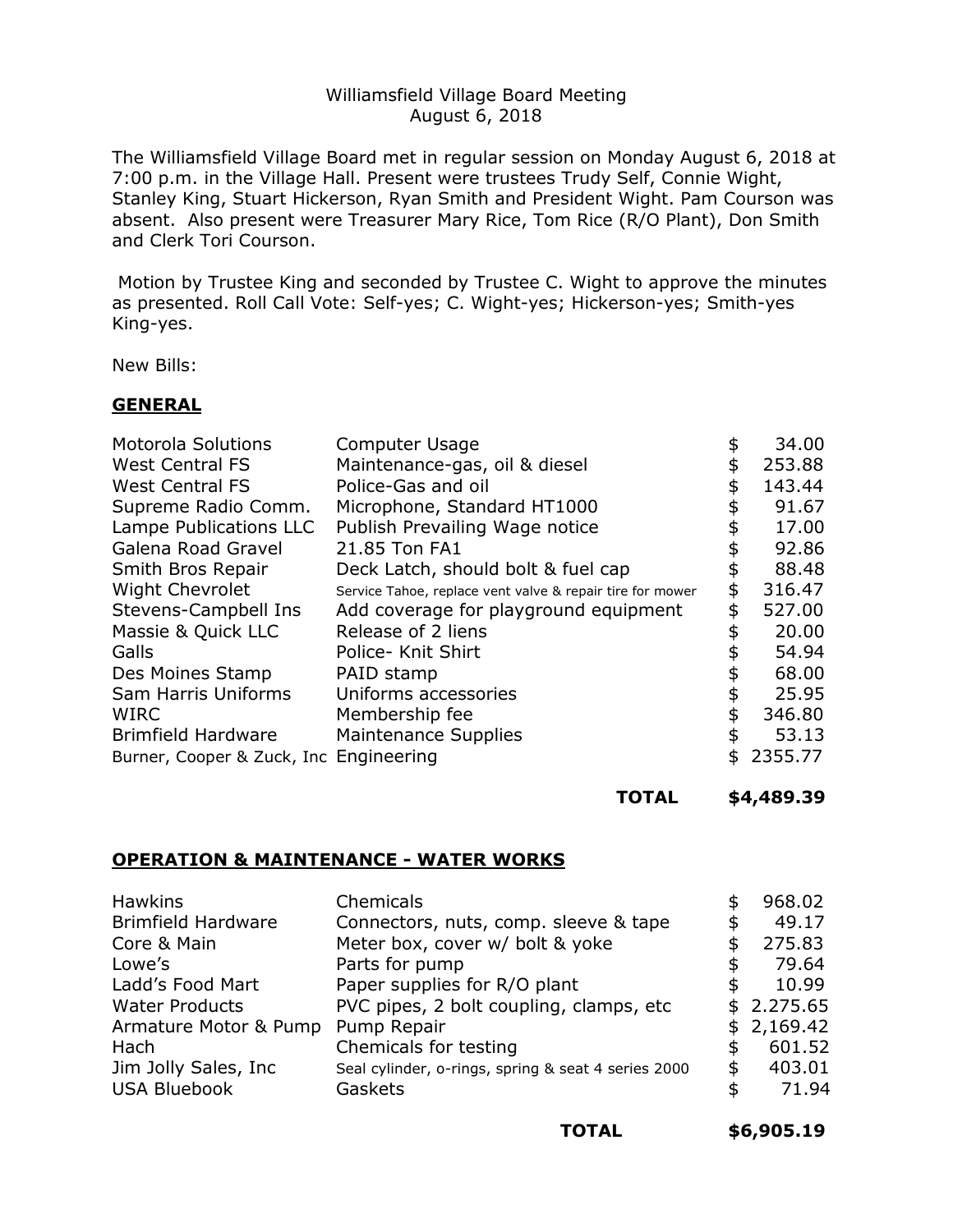## **DOUBET-BENJAMIN PARK**

Spoon River Landscape, LLC Park Maintenance  $$435.00$ 

Motion by Trustee Smith and seconded by Trustee C. Wight to approve new bills. Roll Call Vote: Self-yes; C. Wight-yes; Hickerson-yes; Smith-yes King-yes; All in favor. Motion carried.

President Wight reviewed financial statements for the month. All were in order. Motion by Trustee Self and seconded by Trustee Smith to approve financial statement. Roll Call Vote - Self-yes; C. Wight-yes; Hickerson-yes; Smith-yes King-yes. All in favor. Motion carried.

Public Comment- Russ Galbreath representing the Williamsfield Fire Department stated the fire department purchased the noon whistle/storm warning whistle in 2013 and gave it to the Village. The whistle is currently not working properly and Russ wanted to discuss a plan to get it repaired. He is not sure what is wrong with it. The Fire Department is willing to pay towards the repairs. Russ also stated that a trained storm spotter needs to be the one to activate the storm warning whistle. President Wight asked Trustee Smith and Don Smith if they would be interested in getting the proper training and getting a storm chasing team together for the Village. Motion by Trustee King and seconded by Trustee Smith to develop a storm chasing team for the Village. Roll Call Vote - Self-yes; C. Wight-yes; Hickersonyes; Smith-yes King-yes. All in favor. Motion carried. Russ will relay the information at the next fire department meeting and will move forward with getting the whistle repaired.

Correspondence-Mediacom will have a rate adjustment of \$10effective 9-1-18.

Maintenance- Don Smith stated the maintenance department has been mowing, trimming trees, spreading gravel, sweeping the streets, putting down cold patch and also had to work on the mowers. BackHoe Joe is going to use his camera to see where the tile is broken on Gale Street; he will be available in a couple weeks. They have gotten a couple of bids for stump removal, Trustee Smith stated the equipment can be rented from Sunbelt and that might be the cheapest route. The maintenance department will follow up with that. Motion by Trustee Smith and seconded by Trustee Hickerson to allow the maintenance department to purchase a toolbox no more than \$500.00. Roll Call Vote - Self-yes; C. Wight-yes; Hickerson-yes; Smith-yes King-yes. All in favor. Motion carried.

Police Report: The following calls for service were handled by the police department for the month of July: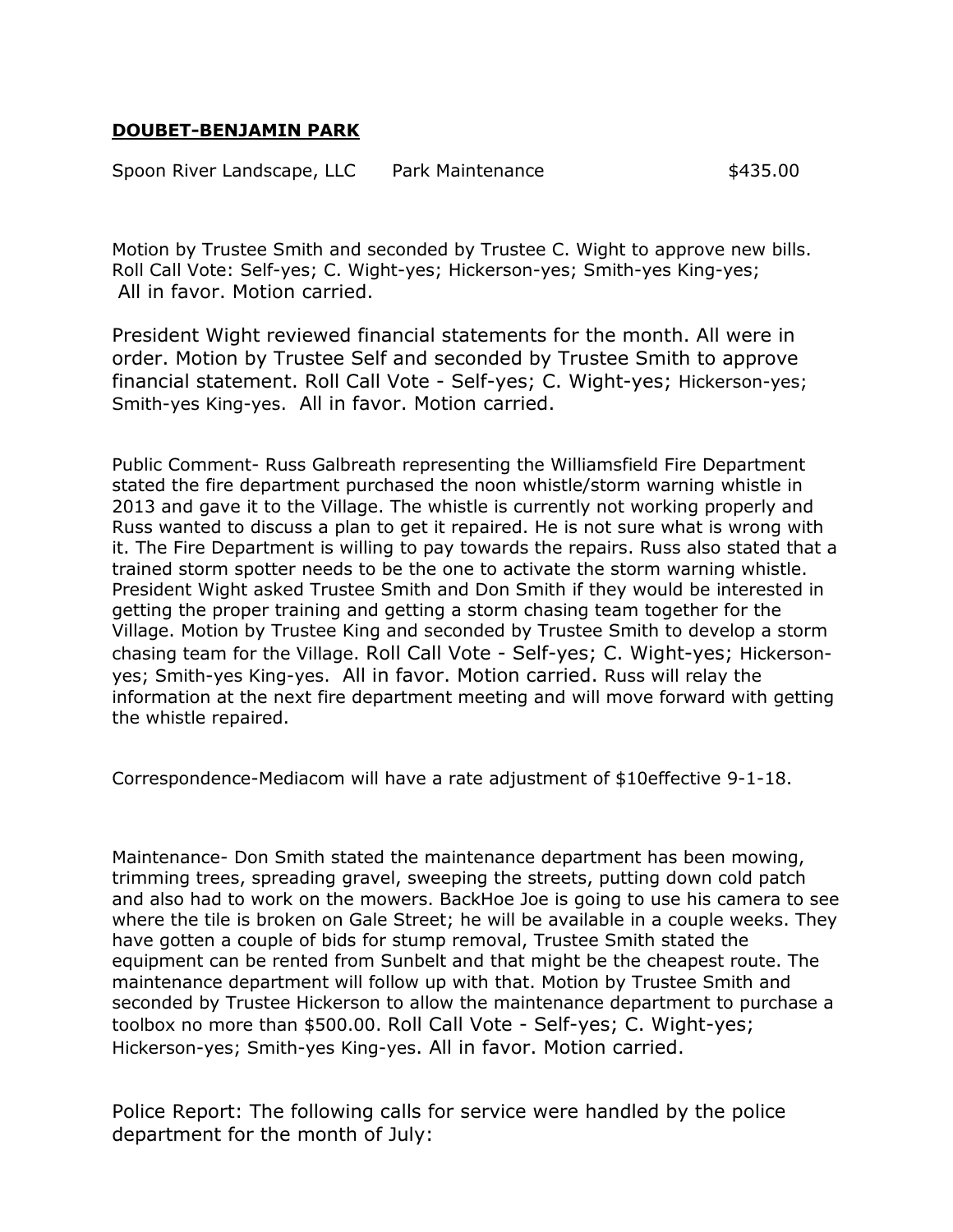| <b>Custody Dispute</b> | <b>Information Only</b> |
|------------------------|-------------------------|
| <b>Dispute</b>         | No report               |
| Alarm                  | Unfounded (false)       |
| Neighbor dispute       | No report               |
| Check well-being       | Problem Solved          |
| Custody Dispute        | Problem Solved          |

# **Citations issued in July:**

| <b>Violations</b>           | Citations | Warnings |
|-----------------------------|-----------|----------|
| Seatbelt                    |           |          |
| Speeding                    |           |          |
| Disobeyed Stop Sign         |           |          |
| <b>Ordinance Violations</b> |           |          |
| Other                       |           |          |

Parks Report- Playground rock is down except the border and the rubber surface will be here next week. Hopefully it will all be done before Ag Day except the seeding. The disc golf signs are up; expect the big one and it will be up before Ag Day. The arboretum signs are done at Breedloves yet. Cec closed out an old tractor pull account that has had no activity or members for years. She's donating half to the parks and half to lighting of the park. A work day is scheduled for August 25 at 9 am at Doubet Benjamin Park.

Water Report- A pump needed to be replaced at the R/O Building. Tom Rice is going to take the old pump in to see if it can be repaired and used as a backup but he might need to purchase a new one. Mary Rice received a letter in the mail from a water customer request a late fee be waived because of medical reasons in the family. The Board did not waiving the fee. Another water customer that was supposed to be making payment to the Village for a water break has not been paying, a letter will be mailed to the customer and if a payment is not made, their water will be shut off.

Street Report- Andy Logsodon from Bruner, Cooper and Zuck told President Wight that the grind, oil and chip process will take place this week or next. The maintenance department needs to order cold patch.

Old Business- The Township has agreed to go in on half of the cost for the new bulletin board for the Village Hall. Motion by Trustee Self and seconded by Trustee Hickerson to allow President Lee Wight to sign the Credit Card Application at Integrity Community Bank/Bank of Farmington. Roll Call Vote - Self-yes; C. Wight-yes; Hickerson-yes; Smith-yes King-yes. All in favor. Motion carried.